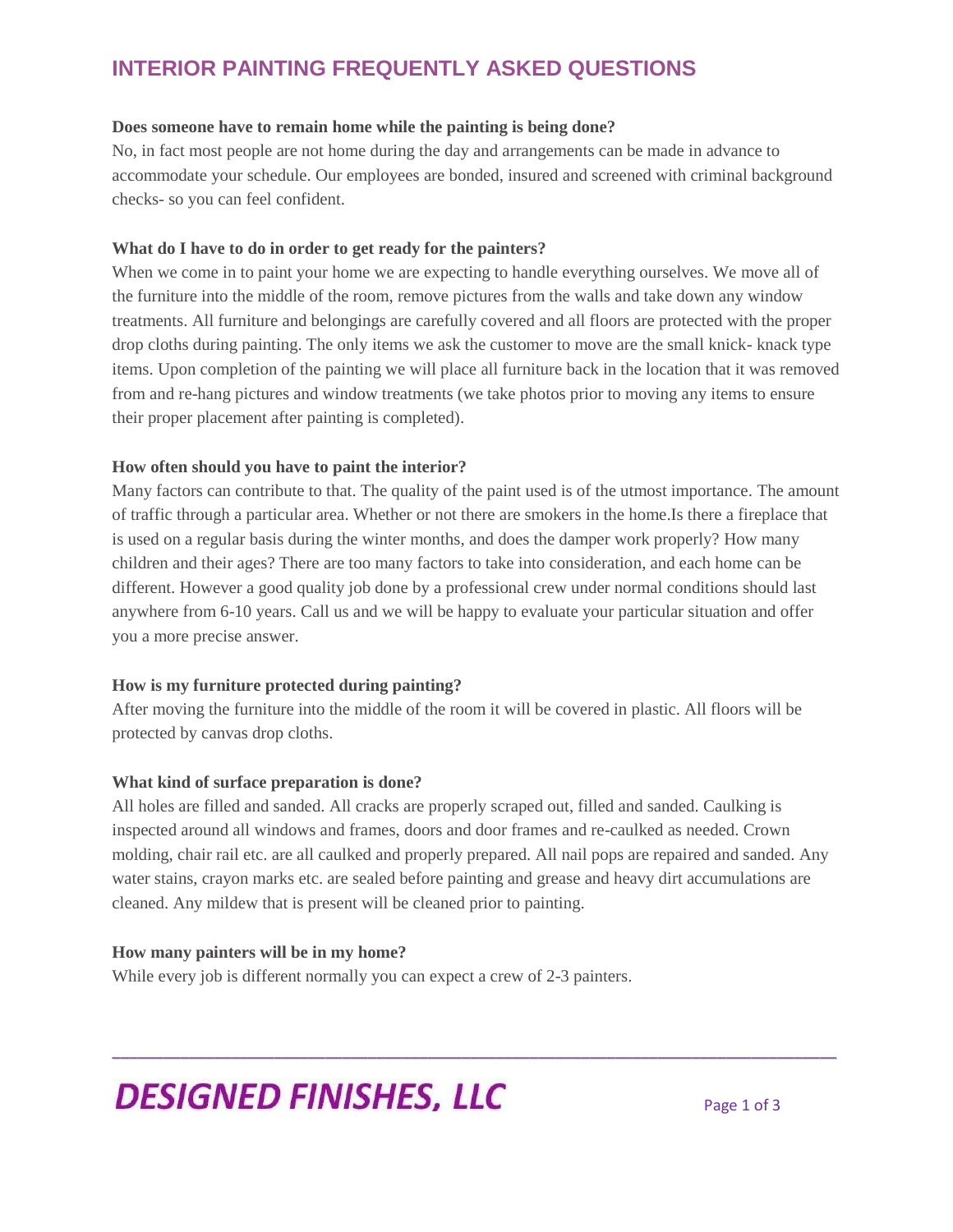# **INTERIOR PAINTING FREQUENTLY ASKED QUESTIONS**

# **What kind of paint is used?**

We only use top of the line paints and primers for our customers. Sherwin-Williams is our preferred brand. As to the type of paint being, oil based or latex, homes and requirements are different. We would have to evaluate your home and see what your particular needs are and we are certainly willing to meet your desires.

# **What if I don't like the color I picked?**

We want you happy upon the completion of your job. Take your time on color selection and utilize color charts ahead of time. We can apply samples on a couple of different areas of your home as well as in different types of lighting. The cost of a few samples of paint is much cheaper than repainting a room or entire house if you end up unhappy with the color chosen. Designed Finishes can provide free consultation on color selection and you can utilize Sherwin-Williams' "Color Vizualizer" app at [www.sherwin-williams.com/vizualizer/](http://www.sherwin-williams.com/vizualizer/) to try out different color combinations. If you do not want to change the color of your home, then just ask us to match the existing color and we will most likely be able to do that.

### **I have oil based paint on my trim now, can I switch to an acrylic latex enamel?**

Yes. However there are necessary steps that must be taken first in order to assure success. Only use a contractor who is knowledgeable about those steps and one who is willing to explain the proper procedures to you.

#### **How do I get a quotation?**

You may either call us or use our "request a free consultation" form on our home page.

#### **I have some cracks that always reappear, is there anything we can do?**

Cracks can be repaired but regardless of the preparation done some may reappear. However the best chance at successfully repairing those cracks is to dig out the crack, fill it, tape it with a fiberglass mesh tape and sand it smooth, then prime over your patched area before repainting.

# **If I decide to choose your company, what do I do next?**

Contact us and we will review and approve the quotation with you, sign it and schedule your work.

# **We have drywall damage... Do we need to have that repaired before the painters come?**

Our employees are all experienced in drywall repair and replacement. Most minor repairs that need to be made can be done as part of the preparation work we do prior to painting.

\_\_\_\_\_\_\_\_\_\_\_\_\_\_\_\_\_\_\_\_\_\_\_\_\_\_\_\_\_\_\_\_\_\_\_\_\_\_\_\_\_\_\_\_\_\_\_\_\_\_\_\_\_\_\_\_\_\_\_\_\_\_\_\_\_\_\_\_\_\_\_\_\_\_\_\_\_\_\_\_\_\_\_\_\_

# **DESIGNED FINISHES, LLC** Page 2 of 3